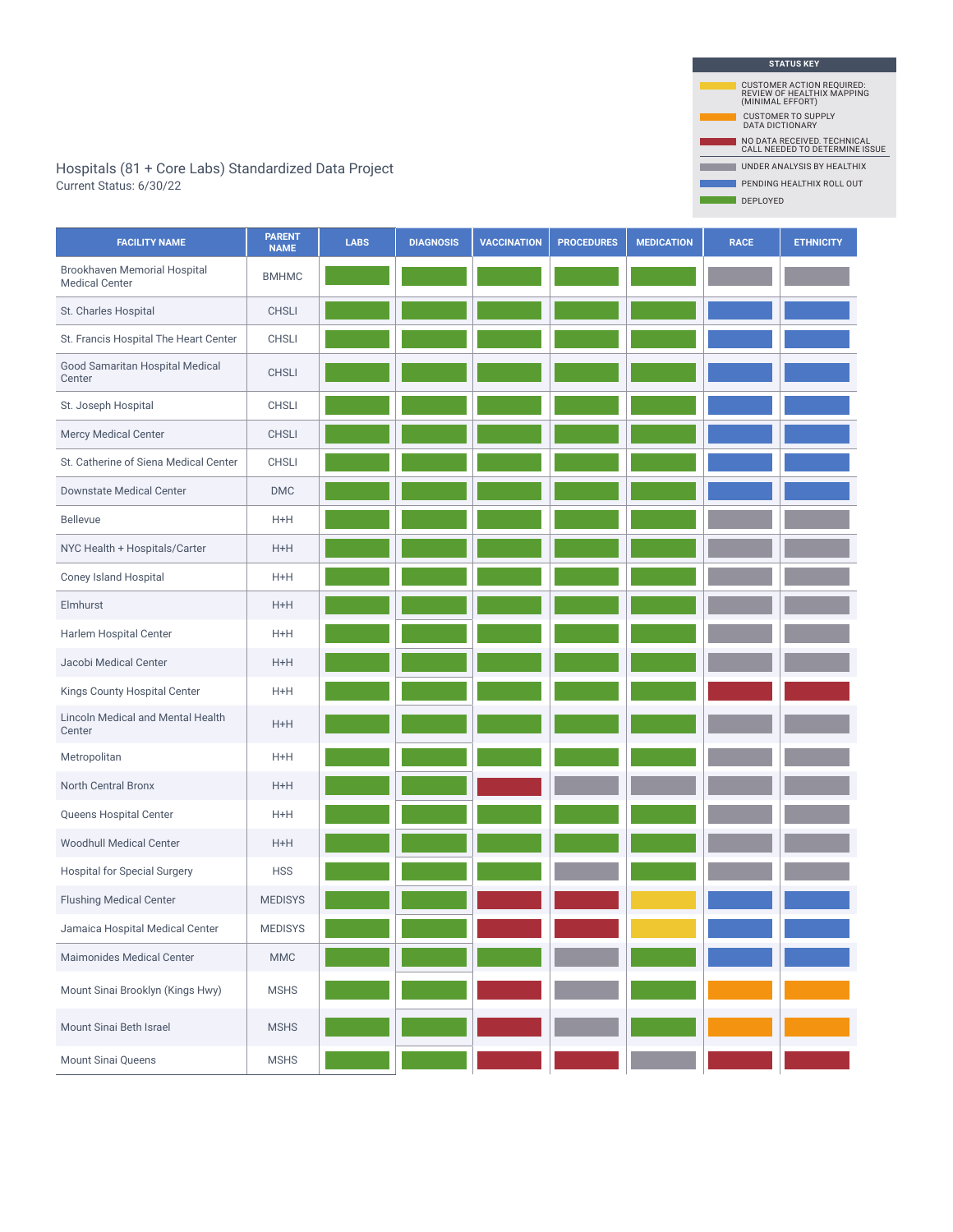| <b>FACILITY NAME</b>                          | <b>PARENT</b><br><b>NAME</b> | <b>LABS</b> | <b>DIAGNOSIS</b> | <b>VACCINATION</b> | <b>PROCEDURES</b> | <b>MEDICATION</b> | <b>RACE</b> | <b>ETHNICITY</b> |
|-----------------------------------------------|------------------------------|-------------|------------------|--------------------|-------------------|-------------------|-------------|------------------|
| Mount Sinai Hospital                          | <b>MSHS</b>                  |             |                  |                    |                   |                   |             |                  |
| New York Eye and Ear                          | <b>MSHS</b>                  |             |                  |                    |                   |                   |             |                  |
| Mount Sinai West (Roosevelt)                  | <b>MSHS</b>                  |             |                  |                    |                   |                   |             |                  |
| Mount Sinai Morningside (St Luke's)           | <b>MSHS</b>                  |             |                  |                    |                   |                   |             |                  |
| Memorial Sloan Kettering Cancer<br>Center     | <b>MSKCC</b>                 |             |                  |                    |                   |                   |             |                  |
| Forest Hills Hospital                         | <b>NORTHWELL</b>             |             |                  |                    |                   |                   |             |                  |
| Franklin Regional Hospital                    | NORTHWELL                    |             |                  |                    |                   |                   |             |                  |
| Glen Cove Hospital                            | NORTHWELL                    |             |                  |                    |                   |                   |             |                  |
| Huntington Hospital                           | NORTHWELL                    |             |                  |                    |                   |                   |             |                  |
| Long Island Jewish Hospital                   | NORTHWELL                    |             |                  |                    |                   |                   |             |                  |
| Lenox Hill Hospital                           | NORTHWELL                    |             |                  |                    |                   |                   |             |                  |
| Lenox Hill Greenwich Village                  | NORTHWELL                    |             |                  |                    |                   |                   |             |                  |
| Lenox Health Manhattan Eye Ear<br>Throat      | NORTHWELL                    |             |                  |                    |                   |                   |             |                  |
| John T. Mather Memorial Hospital              | <b>NORTHWELL</b>             |             |                  |                    |                   |                   |             |                  |
| North Shore University Hospital               | NORTHWELL                    |             |                  |                    |                   |                   |             |                  |
| <b>NSUH Syosset</b>                           | NORTHWELL                    |             |                  |                    |                   |                   |             |                  |
| Northern Westchester Hospital                 | NORTHWELL                    |             |                  |                    |                   |                   |             |                  |
| Peconic Bay Medical Center                    | NORTHWELL                    |             |                  |                    |                   |                   |             |                  |
| Plainview Hospital                            | NORTHWELL                    |             |                  |                    |                   |                   |             |                  |
| Phelps Memorial Hospital                      | <b>NORTHWELL</b>             |             |                  |                    |                   |                   |             |                  |
| Staten Island University Hospital             | NORTHWELL                    |             |                  |                    |                   |                   |             |                  |
| South Shore University Hospital               | NORTHWELL                    |             |                  |                    |                   |                   |             |                  |
| Nassau University Medical Center              | <b>NUMC</b>                  |             |                  |                    |                   |                   |             |                  |
| New York Community Hospital                   | <b>NYCH</b>                  |             |                  |                    |                   |                   |             |                  |
| New York Hospital Medical Center of<br>Queens | <b>NYHQ</b>                  |             |                  |                    |                   |                   |             |                  |
| New York Methodist Hospital                   | <b>NYPRES</b>                |             |                  |                    |                   |                   |             |                  |
| NYP Allen Hospital                            | <b>NYPRES</b>                |             |                  |                    |                   |                   |             |                  |
| <b>NYP Cornell</b>                            | <b>NYPRES</b>                |             |                  |                    |                   |                   |             |                  |
| NYP Columbia                                  | <b>NYPRES</b>                |             |                  |                    |                   |                   |             |                  |
| NYP David H Koch Center                       | <b>NYPRES</b>                |             |                  |                    |                   |                   |             |                  |
| NYP Lawrence Hospital                         | <b>NYPRES</b>                |             |                  |                    |                   |                   |             |                  |
| NYP Lower Manhattan Hospital                  | <b>NYPRES</b>                |             |                  |                    |                   |                   |             |                  |
| NYP Milstein Hospital                         | <b>NYPRES</b>                |             |                  |                    |                   |                   |             |                  |